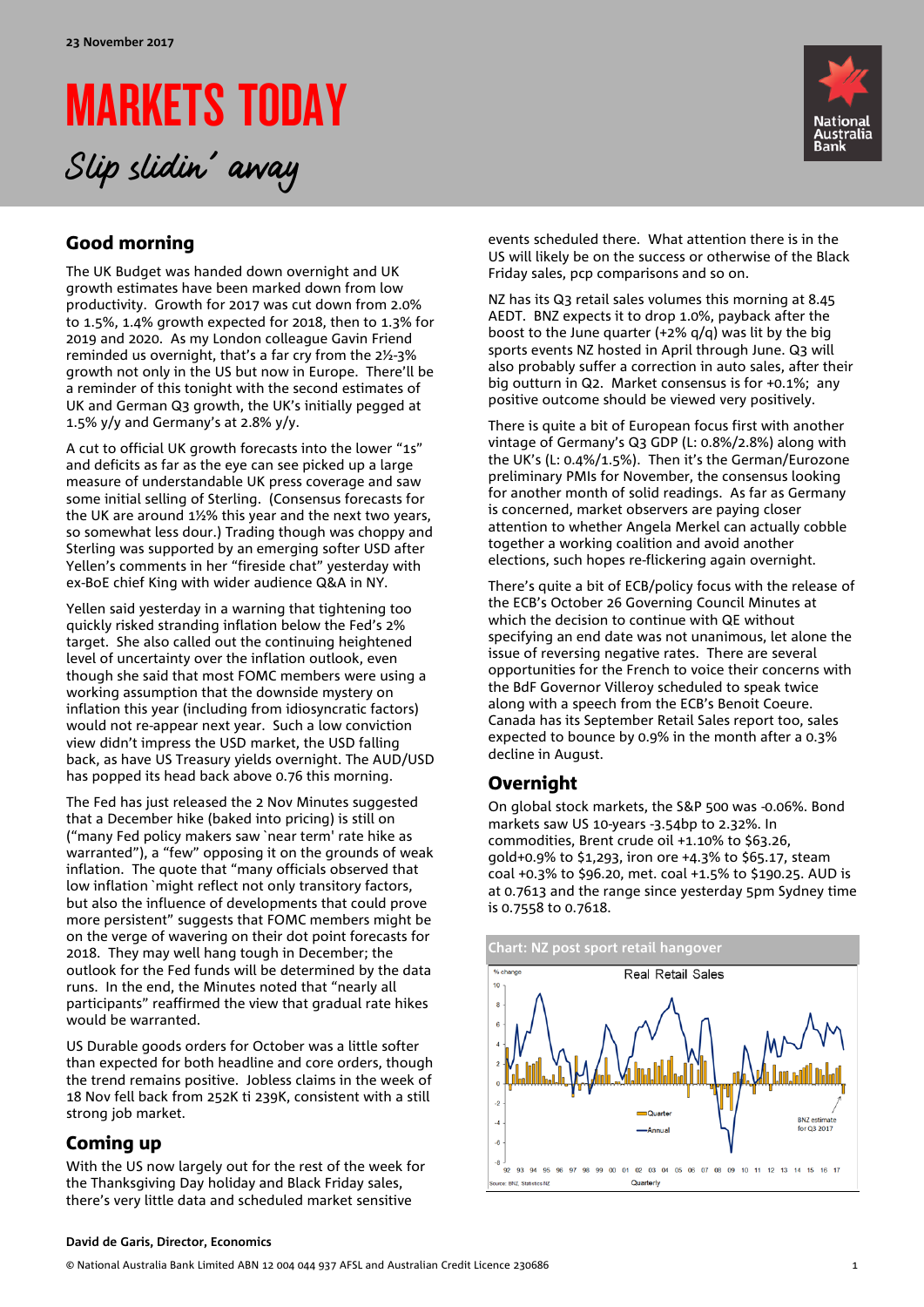### Markets



| <b>US IOVI - PASL WEEK</b>                                                               |
|------------------------------------------------------------------------------------------|
|                                                                                          |
| 2.41                                                                                     |
| 2.40                                                                                     |
| 2.39                                                                                     |
| 2.38                                                                                     |
| 2.37                                                                                     |
| 2.36                                                                                     |
| 2.35                                                                                     |
| 2.34                                                                                     |
| 2.33<br><b>n</b> um                                                                      |
| 2.32                                                                                     |
| 16-Nov<br>17-Nov<br>20-Nov<br>21-Nov<br>21-Nov<br>22-Nov<br>17-Nov<br>Source: Bloomberg. |



|            |        | Indicative 24hr<br>ranges (**) |        |        |            | Other FX |        | <b>Maior Indices</b> |        |         |         | Last        | % da    |        |
|------------|--------|--------------------------------|--------|--------|------------|----------|--------|----------------------|--------|---------|---------|-------------|---------|--------|
|            | Last   | % chae                         | Low    | High   |            | Last     | % chge |                      | Last   | % day   | % y/y   | Oil (Brent) | 63.26   | 1.1    |
| <b>AUD</b> | 0.7613 | 0.5                            | 0.7558 | 0.7618 | <b>HKD</b> | 7.8113   | 0.0    | Dow                  | 23,530 | $-0.26$ | 23.7    | Oil (WTI)   | 57.98   | 2.0    |
| <b>NZD</b> | 0.6883 | 0.9                            | 0.6821 | 0.6887 | <b>CNY</b> | 6.6103   | $-0.3$ | S&P 500              | 2,597  | $-0.06$ | 17.9    | Oil (Tapis) | 64.77   | 0.4    |
| <b>EUR</b> | 1.1821 | 0.7                            | 1.1736 | 1.1827 | SGD        | 1.3469   | $-0.6$ | Nasdag               | 6,867  | 0.06    | 27.5    | Gold        | 1293.40 | 0.9    |
| GBP        | 1.3316 | 0.7                            | 1.3214 | 1.3324 | <b>IDR</b> | 13,523   | 0.0    | <b>VIX</b>           | 9.82   | 0.92    | $-20.9$ | <b>CRB</b>  | 191.60  | 0.9    |
| <b>JPY</b> | 111.19 | $-1.2$                         | 111.14 | 112.18 | THB        | 32.67    | $-0.3$ | <b>FTSE</b>          | 7.419  | 0.1     | 8.8     | GS Metals   | 371.8   | 0.0    |
| <b>CAD</b> | 1.2699 | $-0.7$                         | 1.2697 | 1.2763 | <b>KRW</b> | 1,089    | $-0.6$ | <b>DAX</b>           | 13,015 | $-1.2$  | 21.5    | Aluminium   | 2095.3  | 1.2    |
| AUD/EUR    | 0.6441 | $-0.2$                         | 0.6430 | 0.6455 | <b>TWD</b> | 29.94    | $-0.3$ | <b>CAC 40</b>        | 5,353  | $-0.2$  | 17.7    | Copper      | 6933.5  | 0.7    |
| AUD/JPY    | 84.65  | $-0.7$                         | 84.60  | 84.96  | <b>PHP</b> | 50.61    | $-0.2$ | Nikkei               | 22,523 | 0.5     | 24.0    | Nickel      | 11793.0 | $-0.2$ |
| AUD/GBP    | 0.5717 | $-0.2$                         | 0.5704 | 0.5734 | <b>CHF</b> | 0.98     | $-1.1$ | Shanghai             | 3.430  | 0.6     | 5.8     | Zinc        | 3249.3  | 1.2    |
| AUD/NZD    | 1.1062 | $-0.4$                         | 1.1054 | 1.1086 | <b>SEK</b> | 8.34     | $-1.9$ | Hang Seng            | 30,003 | 0.6     | 32.3    | Ch. steel   | 3825.0  | 2.5    |
| AUD/CNH    | 5.0175 | $-0.2$                         | 4.9989 | 5.0327 |            |          |        | ASX 200              | 5,986  | 0.4     | 9.2     | Iron ore    | 65.2    | 4.3    |

|            | <b>Interest Rates</b>        |         |         |      |                         |      |         |           | <b>Overnight Futures</b> |        |         | Met.coal   | 190.3      | 1.5                                     |
|------------|------------------------------|---------|---------|------|-------------------------|------|---------|-----------|--------------------------|--------|---------|------------|------------|-----------------------------------------|
|            | <b>Indicative Swap Rates</b> |         |         |      | Benchmark 10 Year Bonds |      |         |           |                          |        |         |            | 453.5      | 0.1                                     |
|            | Cash                         | 3mth    | 2Yr     | 10Yr |                         | Last |         | chge Sprd |                          | Last   | Chae*   | Sugar      | 15.3       | 2.7                                     |
| <b>USD</b> | 1.25                         | 1.45    | 1.90    | 2.32 | USD 10                  | 2.32 | $-3.54$ |           | Australia                |        |         | Cotton     | 70.7       | $-0.2$                                  |
| <b>AUD</b> | 1.50                         | 1.73    | 1.88    | 2.71 | AUD 10                  | 2.52 | $-2.80$ | 0.20      | 3 mth bill               | 98.27  | 0.00    | Coffee     | 127.0      | 0.3                                     |
| <b>NZD</b> | 1.75                         | 1.92    | 2.15    | 3.09 | NZD 10                  | 2.77 | $-7.00$ | 0.44      | 3 Yr bond                | 97.8   | 3.00    |            |            |                                         |
| <b>EUR</b> | 0.00                         | $-0.33$ | $-0.19$ | 0.81 | CAD 10                  | 1.90 | $-1.80$ | $-0.42$   | 10 Yr bond               | 97.49  | 8.50    |            |            | Prob. of 25bps hike/cut at next meeting |
| GBP        | 0.50                         | 0.52    | 0.82    | 1.34 | <b>EUR 10</b>           | 0.35 | $-0.20$ | $-1.97$   | $3/10$ sprd              | 0.31   | $-5.50$ |            | <b>bps</b> | %                                       |
| JPY        | $-0.05$                      | $-0.04$ | 0.04    | 0.25 | GBP 10                  | 1.28 | 0.10    | $-1.05$   | SPI                      | 6007.0 | $-28.0$ | <b>RBA</b> | $-0.2$     | $-1.0%$                                 |
| CAD        | 1.00                         | 1.40    | 1.77    | 2.22 | JPY 10                  | 0.03 | $-0.80$ | $-2.30$   | *Change in bps           |        |         | <b>FED</b> | 23         | 91.6%                                   |

| <b>Major Indices</b> |             |                          |         |                 |
|----------------------|-------------|--------------------------|---------|-----------------|
|                      | Last        | % day                    | % y/y   | Oil (B          |
| Dow                  | 23,530      | $-0.26$                  | 23.7    | Oil (V          |
| S&P 500              | 2,597       | $-0.06$                  | 17.9    | Oil (T          |
| Nasdag               | 6,867       | 0.06                     | 27.5    | Gold            |
| <b>VIX</b>           | 9.82        | 0.92                     | $-20.9$ | <b>CRB</b>      |
| <b>FTSE</b>          | 7,419       | 0.1                      | 8.8     | GS <sub>M</sub> |
| <b>DAX</b>           | 13,015      | $-1.2$                   | 21.5    | Alum            |
| <b>CAC 40</b>        | 5,353       | $-0.2$                   | 17.7    | Copp            |
| Nikkei               | 22,523      | 0.5                      | 24.0    | Nicke           |
| Shanghai             | 3,430       | 0.6                      | 5.8     | Zinc            |
| Hang Seng            | 30,003      | 0.6                      | 32.3    | Ch. st          |
| ASX 200              | 5,986       | 0.4                      | 9.2     | Iron o          |
|                      |             |                          |         | St. Cc          |
|                      |             | <b>Overnight Futures</b> |         | Met.c           |
|                      |             |                          |         | Whea            |
|                      |             | Last                     | Chge*   | Sugar           |
|                      | Australia   |                          |         | Cotto           |
|                      | 3 mth bill  | 98.27                    | 0.00    | Coffe           |
|                      | 3 Yr bond   | 97.8                     | 3.00    |                 |
|                      | 10 Yr bond  | 97.49                    | 8.50    | Prob.           |
|                      | $3/10$ sprd | 0.31                     | $-5.50$ |                 |
|                      | SPI         | 6007.0                   | $-28.0$ | <b>RBA</b>      |
|                      |             |                          |         |                 |

|             | Last    | % day                                   |
|-------------|---------|-----------------------------------------|
| Oil (Brent) | 63.26   | 1.1                                     |
| Oil (WTI)   | 57.98   | 2.0                                     |
| Oil (Tapis) | 64.77   | 0.4                                     |
| Gold        | 1293.40 | 0.9                                     |
| CRB         | 191.60  | 0.9                                     |
| GS Metals   | 371.8   | 0.0                                     |
| Aluminium   | 2095.3  | 1.2                                     |
| Copper      | 6933.5  | 0.7                                     |
| Nickel      | 11793.0 | $-0.2$                                  |
| Zinc        | 3249.3  | 1.2                                     |
| Ch. steel   | 3825.0  | 2.5                                     |
| Iron ore    | 65.2    | 4.3                                     |
| St. Coal    | 96.2    | 0.3                                     |
| Met.coal    | 190.3   | 1.5                                     |
| Wheat Chic. | 453.5   | 0.1                                     |
| Sugar       | 15.3    | 2.7                                     |
| Cotton      | 70.7    | $-0.2$                                  |
| Coffee      | 127.0   | 0.3                                     |
|             |         |                                         |
|             |         | Prob. of 25bps hike/cut at next meeting |
|             | bps     | %                                       |

Please note the high/low FX rates are only an indication. Please refer to your National Dealer for confirmation.<br>\* All near futures contracts, except CRB. GS Metals is Goldman Sachs industrial metals index. Metals prices

Source: Bloomberg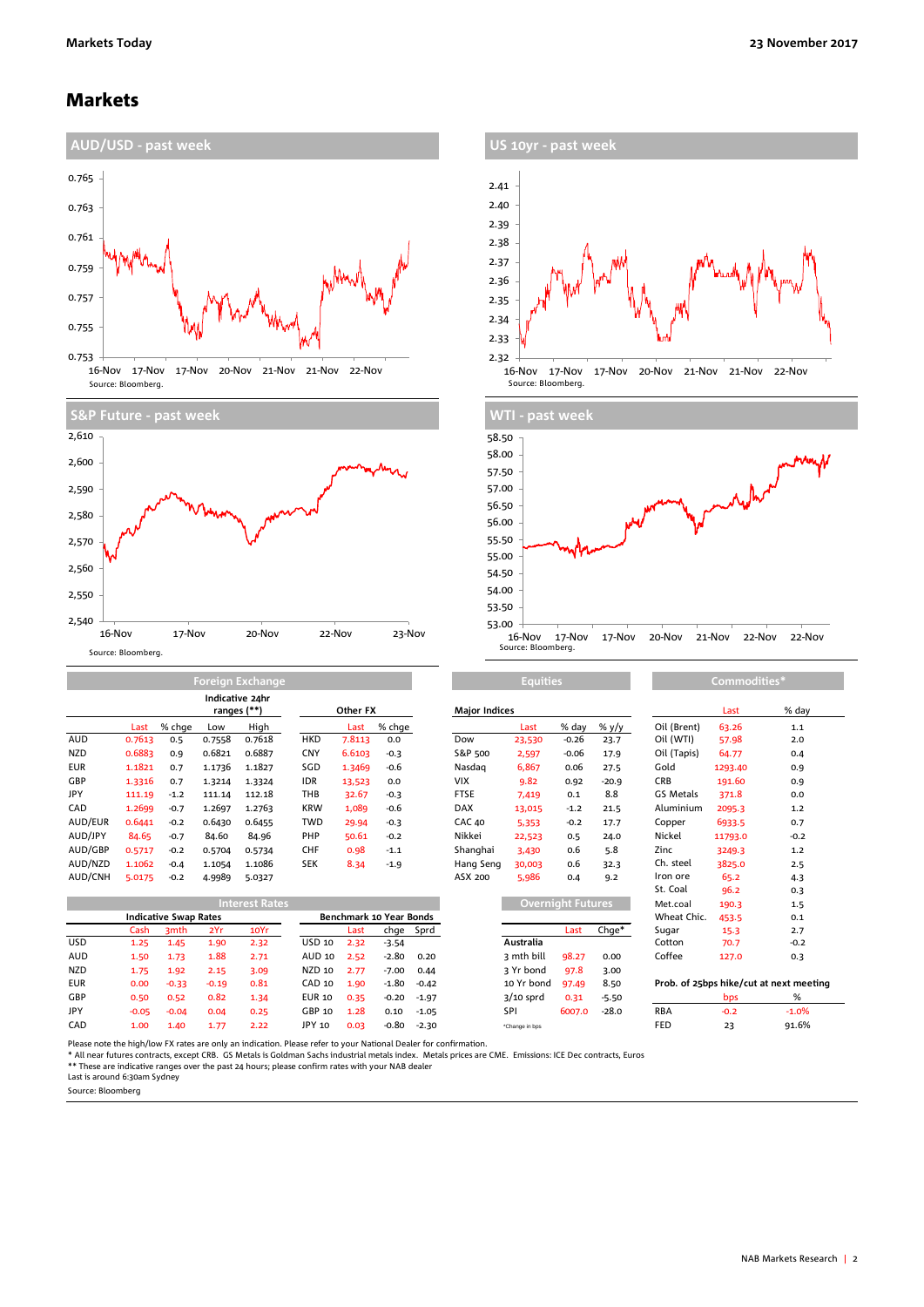# **CALENDAR**

| Country            | <b>Economic Indicator</b>                                                   | Period           | Forecast   | Consensus  | Actual | Previous       | <b>GMT</b>           | <b>AEDT</b>    |
|--------------------|-----------------------------------------------------------------------------|------------------|------------|------------|--------|----------------|----------------------|----------------|
|                    | Thursday, 23 November 2017                                                  |                  |            |            |        |                |                      |                |
| US                 | Thanksgiving Day holiday (followed by Black Friday shopping)                |                  |            |            |        |                |                      |                |
| ΝZ                 | Retail Sales Ex Inflation QoQ                                               | 3Q               | $-1.0$     | 0.1        |        | 2.0            | 21.45                | 8.45           |
| <b>GE</b>          | <b>GDP SA QoQ/YoY</b>                                                       | 3QF              |            | 0.8/2.8    |        | 0.8/2.8        | 7.00                 | 18.00          |
| GE                 | Markit/BME Germany Manufacturing PMI                                        | Nov P            |            | 60.4       |        | 60.6           | 8.30                 | 19.30          |
| GE                 | Markit Germany Services/Composite PMI                                       | Nov P            |            | 55/56.7    |        | 54.7/56.6      | 8.30                 | 19.30          |
| EC                 | Markit Eurozone Manufacturing PMI                                           | Nov P            |            | 58.2       |        | 58.5           | 9.00                 | 20.00          |
| EC                 | Markit Eurozone Services/Composite PMI                                      | Nov P            |            | 55.2/56    |        | 55.0/56.0      | 9.00                 | 20.00          |
| UK                 | <b>GDP QoQ/YoY</b>                                                          | Q <sub>3</sub> P |            |            |        | 0.4/1.5        | 9.30                 | 20.30          |
| EC                 | ECB's Villeroy Speaks at French Chamber of Commerce in London               |                  |            |            |        |                | 12.00                | 23.00          |
| EC                 | ECB account of the monetary policy meeting                                  |                  |            |            |        |                | 12.30                | 23.30          |
| CA                 | Retail Sales/Ex autos MoM                                                   | Sep              |            | 0.9/1      |        | $-0.3/-0.7$    | 13.30                | 0.30           |
| EC                 | ECB's Coeure Speaks at Conference in Paris                                  |                  |            |            |        |                | 18.15                | 5.15           |
| EC                 | ECB's Villeroy Speaks at London Business School<br>Friday, 24 November 2017 |                  |            |            |        |                | 18.30                | 5.30           |
| ΝZ                 | Trade Balance NZD                                                           | Oct              |            | $-760$     |        | $-1143.0$      | 21.45                | 8.45           |
| NZ                 | Annual national accounts. Yr to March 17                                    |                  |            |            |        |                |                      |                |
| JN                 | Nikkei Japan PMI Mfg                                                        | Nov P            |            |            |        | 52.8           | 0.30                 | 11.30          |
| NZ                 | New Residential Lending YoY                                                 | Oct              |            |            |        | $-21.7$        | 2.00                 | 13.00          |
| JN                 | Leading Index CI                                                            | Sep F            |            |            |        | 106.6          | 5.00                 | 16.00          |
| <b>GE</b>          | IFO Business Climate/Current assessment                                     | <b>Nov</b>       |            | 116.7/125  |        | 116.7/124.8    | 9.00                 | 20.00          |
| UK                 | UK Finance Loans for Housing                                                | Oct              |            | 40650      |        | 41584.0        | 9.30                 | 20.30          |
| EC                 | ECB's Nouy Speaks at Conference in Frankfurt                                |                  |            |            |        |                | 10.30                | 21.30          |
| UK                 | CBI Retailing/Total Distributives Reported Sales                            | Nov              |            | 3/         |        | $-36.0/1.0$    | 24-29 Nov release    |                |
| US                 | Markit US Manufacturing/Services PMI                                        | Nov P            |            | 55         |        | 54.6           | 14.45                | 1.45           |
| US                 | Baker Hughes U.S. Rig Count                                                 | <b>Nov 24</b>    |            | $\prime$   |        | 915.0/738.0    | 18.00                | 5.00           |
| (Monda             | 27 November 2017                                                            |                  |            |            |        |                |                      |                |
| JN                 | <b>PPI Services YoY</b>                                                     | Oct              |            |            |        | 0.9            | 23.50                | 10.50          |
| CH                 | <b>Industrial Profits YoY</b>                                               | Oct              |            |            |        | 27.7           | 1.30                 | 12.30          |
| GE                 | Retail Sales MoM/YoY                                                        | Oct              |            |            |        | 0.5            | 27 Nov-4 Dec release |                |
| CA                 | Bloomberg Nanos Confidence                                                  | <b>Nov 24</b>    |            |            |        | 59.5           | 15.00                | 2.00           |
| US                 | New Home Sales #/MoM                                                        | Oct              |            | 622        |        | 667.0          | 15.00                | 2.00           |
| US                 | Dallas Fed Manf. Activity                                                   | Nov              |            | 24         |        | 27.6           | 15.30                | 2.30           |
| Tuesday<br>AU      | 28 November 2017<br>ANZ Roy Morgan Weekly Consumer Confidence Index         | Nov 26           |            |            |        | 116.4          | 22.30                | 9.30           |
| EC                 | M3 Money Supply YoY                                                         | Oct              |            |            |        | 5.1            | 9.00                 | 20.00          |
| EC                 | <b>OECD Economic Outlook</b>                                                |                  |            |            |        |                | 10.00                | 21.00          |
| GE                 | GfK Consumer Confidence                                                     | Dec              |            |            |        | 10.7           | 12.00                | 23.00          |
| UK                 | Nationwide House PX MoM/YoY                                                 | Nov              |            |            |        | 0.2/2.5        | 29 Nov-4 Dec release |                |
| US                 | Advance Goods Trade Balance                                                 | Oct              |            | $-65.25$   |        | 64.1           | 13.30                | 0.30           |
| US                 | Wholesale/Retail Inventories MoM                                            | Oct P            |            |            |        | 0.3            | 13.30                | 0.30           |
| CA                 | Industrial Product/Raw Materials Price MoM                                  | Oct              |            |            |        | $-0.3$         | 13.30                | 0.30           |
| US                 | FHFA House Price Index MoM                                                  | Sep              |            | 0.5        |        | 0.7            | 14.00                | 1.00           |
| US                 | House Price Purchase Index QoQ                                              | 3Q               |            |            |        | 1.6            | 14.00                | 1.00           |
| US                 | S&P CoreLogic CS 20-City MoM SA/YoY                                         | Sep              |            | 0.3        |        | 0.5            | 14.00                | 1.00           |
| US                 | Conf. Board Consumer Confidence                                             | Nov              |            | 123.75     |        | 125.9          | 15.00                | 2.00           |
| US                 | Senate Banking Cmte Holds Hearing on Fed Chair Nominee Powell               |                  |            |            |        |                | 15.00                | 2.00           |
| US                 | Richmond Fed Manufact. Index                                                | Nov              |            | 14         |        | 12.0           | 15.00                | 2.00           |
| <b>CA</b>          | Bank of Canada Gov. Poloz, Sr. Dep. Gov Wilkins Press Conf.                 |                  |            |            |        |                | 16.15                | 3.15           |
|                    | Wednesday, 29 November 2017                                                 |                  |            |            |        |                |                      |                |
| JN                 | Retail Sales MoM/YoY                                                        | Oct              |            |            |        | 0.8            | 23.50                | 10.50          |
| UK                 | BRC Shop Price Index YoY                                                    | Nov<br>Oct       |            |            |        | $-0.1$<br>66.2 | 0.10                 | 11.10<br>20.30 |
| UK<br>EC           | Mortgage Approvals<br><b>Business Climate Indicator</b>                     | Nov              |            |            |        | 1.4            | 9.30<br>10.00        | 21.00          |
| US                 | <b>MBA Mortgage Applications</b>                                            | <b>Nov 17</b>    |            |            |        | 3.1            | 12.00                | 23.00          |
| GE                 | CPI EU Harmonized MoM/YoY                                                   | Nov P            |            |            |        | $-0.1$         | 13.00                | 0.00           |
| US                 | GDP Annualized QoQ                                                          | 3Q S             |            | 3.2        |        | 3.0            | 13.30                | 0.30           |
| <b>US</b>          | Yellen Appears before Joint Economic Committee of Congress                  |                  |            |            |        |                | 15.00                | 2.00           |
| US.                | Pending Home Sales MoM/YoY                                                  | Oct              |            | 1.2        |        | 0.0            | 15.00                | 2.00           |
| US                 | U.S. Federal Reserve Releases Beige Book                                    |                  |            |            |        |                | 19.00                | 6.00           |
|                    | Upcoming Central Bank Interest Rate Announcements                           |                  |            |            |        |                |                      |                |
| Australia, RBA     |                                                                             |                  | 1.50%      | 1.50%      |        | 1.50%          |                      |                |
| Canada, BoC        |                                                                             | 5-Dec<br>7-Dec   |            |            |        | 1.00%          |                      |                |
| US Federal Reserve |                                                                             | 14 Dec           | 1.25-1.50% | 1.25-1.50% |        | 1.00-1.25%     |                      |                |
| UK BOE             |                                                                             | 14-Dec           | 0.5%       |            |        | 0.50%          |                      |                |
| Europe ECB         |                                                                             | 14-Dec           | $-0.4%$    | $-0.4%$    |        | $-0.4%$        |                      |                |
| Japan, BoJ         |                                                                             | 21-Dec           | $-0.1%$    | $-0.1%$    |        | $-0.1%$        |                      |                |
|                    | New Zealand, RBNZ                                                           | 8-Feb            |            |            |        | 1.75%          |                      |                |

GMT: Greenwich Mean Time; AEDT: Australian Eastern Daylight Savings Time